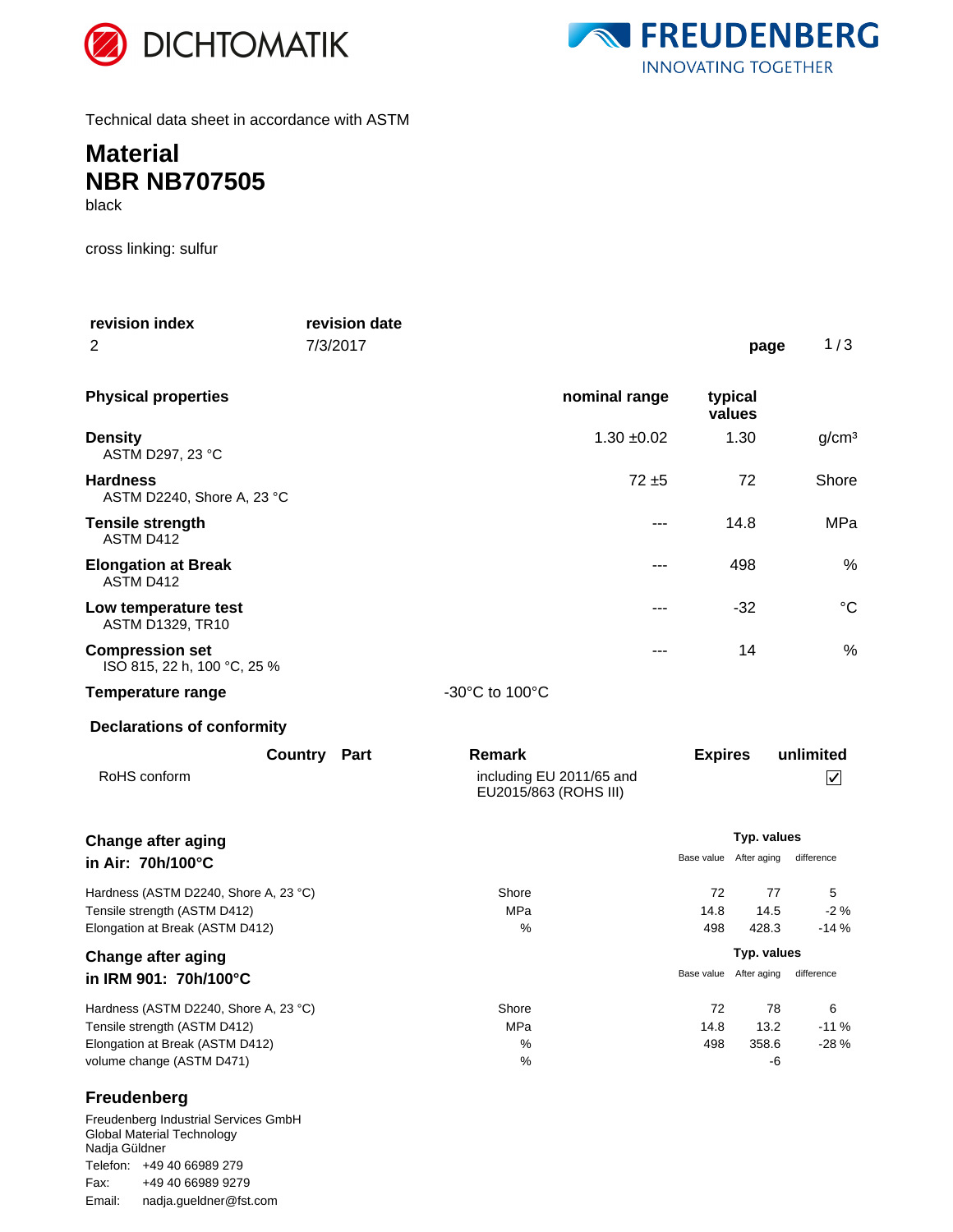



Technical data sheet in accordance with ASTM

### **Material NBR NB707505** black

cross linking: sulfur

| revision index                        | revision date |               |            |             |            |  |
|---------------------------------------|---------------|---------------|------------|-------------|------------|--|
| 2                                     | 7/3/2017      |               |            | page        | 2/3        |  |
| <b>Change after aging</b>             |               |               |            | Typ. values |            |  |
| in IRM 903: 70h/100°C                 |               |               | Base value | After aging | difference |  |
| Hardness (ASTM D2240, Shore A, 23 °C) |               | Shore         | 72         | 66          | -6         |  |
| Tensile strength (ASTM D412)          |               | MPa           | 14.8       | 12.9        | $-13%$     |  |
| Elongation at Break (ASTM D412)       |               | $\frac{0}{0}$ | 498        | 418.3       | $-16%$     |  |
| volume change (ASTM D471)             |               | $\frac{0}{0}$ |            | 10          |            |  |
| <b>Change after aging</b>             |               |               |            | Typ. values |            |  |
| in Water: 70h/100°C                   |               |               | Base value | After aging | difference |  |
| Hardness (ASTM D2240, Shore A, 23 °C) |               | Shore         | 72         | 72          | 0          |  |
| volume change (ASTM D471)             |               | $\%$          |            | 12          |            |  |

### **Freudenberg**

Freudenberg Industrial Services GmbH Global Material Technology Nadja Güldner Telefon: +49 40 66989 279 Email: nadja.gueldner@fst.com Fax: +49 40 66989 9279